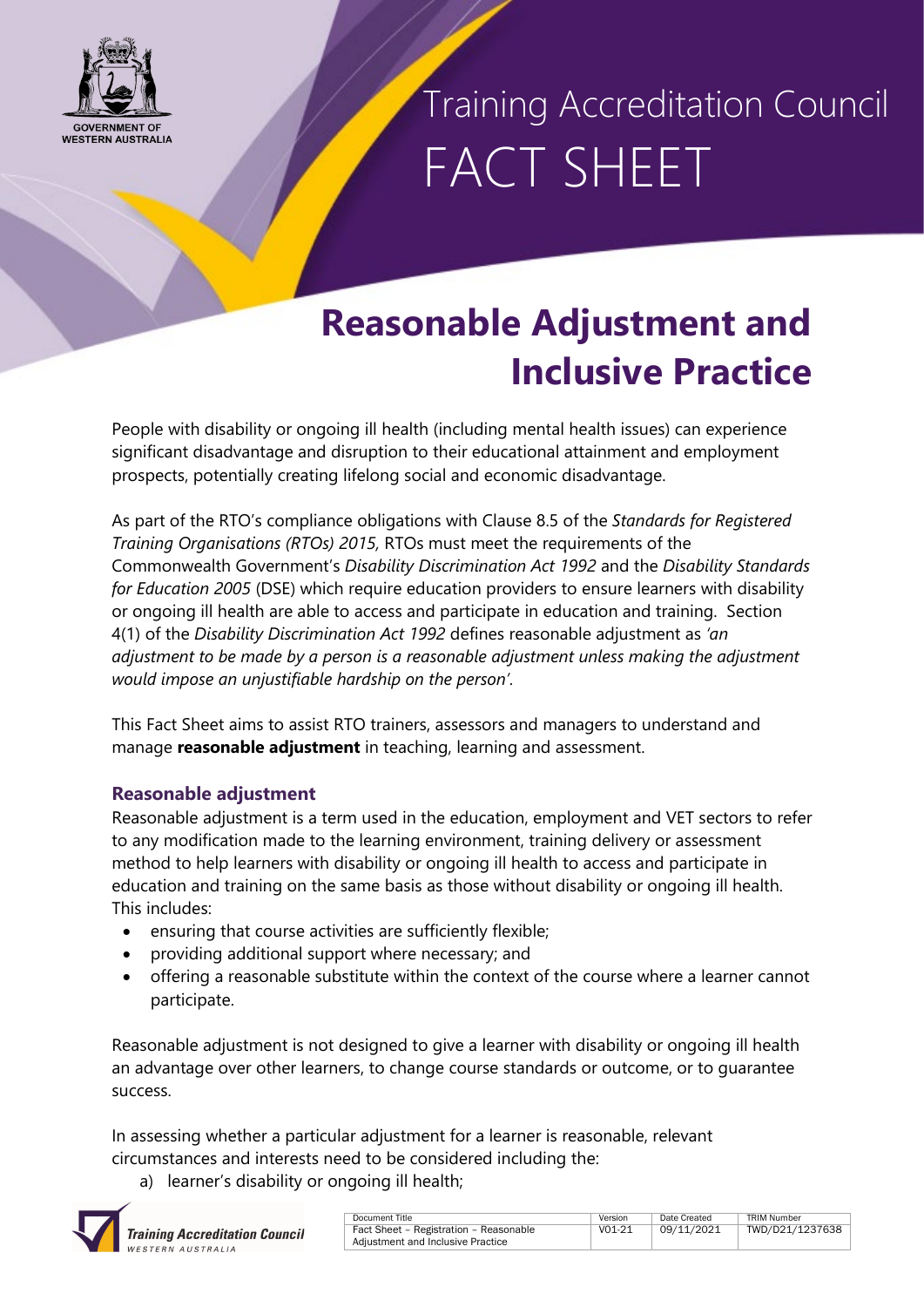FACTOR SHEET IS A STRONG SHEET IS A STRONG SHEET IS A STRONG SHEET IS A STRONG SHEET IS A STRONG SHEET IS AN I<br>The strong sheet is a strong sheet in the strong sheet in the strong sheet in the strong sheet in the strong s

- b) views of the learner or the learner's associate<sup>[1](#page-1-0)</sup>;
- c) effect of the adjustment on the learner, including the effect on the learner's:
	- i. ability to achieve learning outcomes;
	- ii. ability to participate in courses or programs; and
	- iii. independence.
- d) effect the proposed adjustment on anyone else affected, including the education provider, staff and other learners; and
- e) costs and benefits of making the adjustments.

### **Access and equity and meeting learner needs**

The *Standards for Registered Training Organisations (RTOs) 2015* (Standards) require all RTOs identify and respond to learners needs, typically through the provision of educational and support services. These needs may arise from a person's:

- age / Gender
- remote location
- cultural or ethnic background
- disability
- sexuality or
- language skills, or literacy and numeracy level.

### *Standards for RTOs – Clause 1.3(b)*

*The RTO has, for all of its scope of registration, and consistent with its training and assessment strategies, sufficient:*

*(b) educational and support services to meet the needs of the learner cohort/s undertaking training and assessment; …*

In responding to a leaners needs, an RTO must not only take into consideration the impact on the RTO and other learners but also the extent to which adjustments can be made without damaging the integrity of the industry standard and the certification that follows. This means that the adjustments that are made must be applicable in the workplace.

A critical consideration for RTOs when considering how to meet the needs of an individual learner is the requirements of Clauses 1.8 and 3.1 of the Standards.

### *Standards for RTOs – Clause 1.8*

*The RTO implements an assessment system that ensures that assessment (including recognition of prior learning):*

*a) complies with the assessment requirements of the relevant training package or VET accredited course; and*

<span id="page-1-0"></span> <sup>1</sup> *Associate, in relation to a person, as defined by the Acts Interpretation Act 1901 includes:*

*<sup>(</sup>a) A spouse of the person; and*

*<sup>(</sup>b) Another person who is living with the person on a genuine domestic basis; and*

*<sup>(</sup>c) A relative of the person; and*

*<sup>(</sup>d) A carer of the person; and*

*<sup>(</sup>e) Another person who is in a business, sporting or recreational relationship with the person.*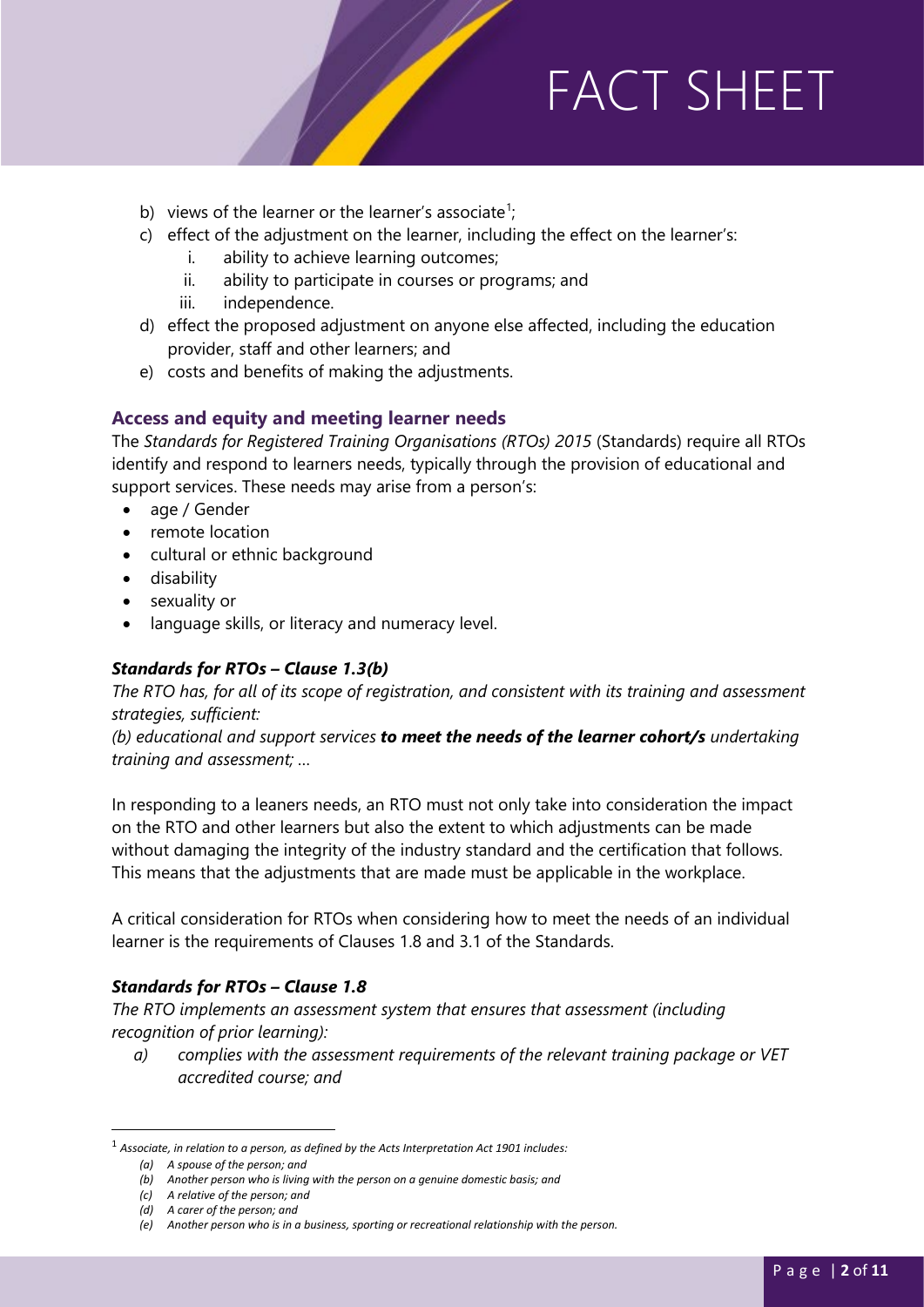*b) is conducted in accordance with the Principles of Assessment contained in Table 1.8-1 and the Rules of Evidence contained in Table 1.8-2.*

FACTOR SHEET IS A STRONG SHEET IS A STRONG SHEET IS A STRONG SHEET IS A STRONG SHEET IS A STRONG SHEET IS AN I<br>The strong sheet is a strong sheet in the strong sheet in the strong sheet in the strong sheet in the strong s

Fairness as a Principle of Assessment requires that where appropriate, **reasonable adjustments** are applied by an RTO to take into account the individual learner's need.

### *Standards for RTOs – Clause 3.1*

*The RTO issues AQF certification documentation only to a learner whom it has assessed as meeting the requirements of the training product as specified in the relevant training package or VET accredited course.*

#### **Disability and reasonable adjustment**

Disability also requires particular attention as education and training providers are **obliged by law** to consider whether they can make a reasonable adjustment to help learners with disability access and participate in education and training.

The guiding principle underlying the concept of reasonable adjustment is *inclusive practice* and includes the following:

- recognising differences among learners;
- catering for differences in individual interests, experiences, learning styles and preferences;
- developing learners' ability to take control of their own learning;
- using authentic tasks that require thoughts and allow time for exploration;
- emphasising the development of meaning and understanding, rather than simply the completion of tasks;
- involving cooperation, communication and negotiation; and
- ensuring that no learner is excluded.

Reasonable adjustment does not mean that all learner requests are granted. It is about consultation and negotiation to determine what can reasonably be provided. Any adjustment is only reasonable in relation to a learner with a disability or ongoing ill health if it balances the interests of all parties affected, this includes the RTO's interests. These are expressed in the following instruments:

### *Disability Standards for Education 2005 -* **Clause 3.4(3)**

*… the provider may continue to ensure the integrity of its courses or program and assessment requirements and processes, so that those on whom it confers an award can present themselves as having appropriate knowledge, experience and expertise implicit in the holding of that particular award.*

#### *Equal Opportunity Act 1984* **(WA) – Section 66I(4)**

Section 66I(4) states a provider in accepting an application for admission will not have imposed upon it or experience an *unjustifiable hardship* in providing to the learner any additional services and facilities.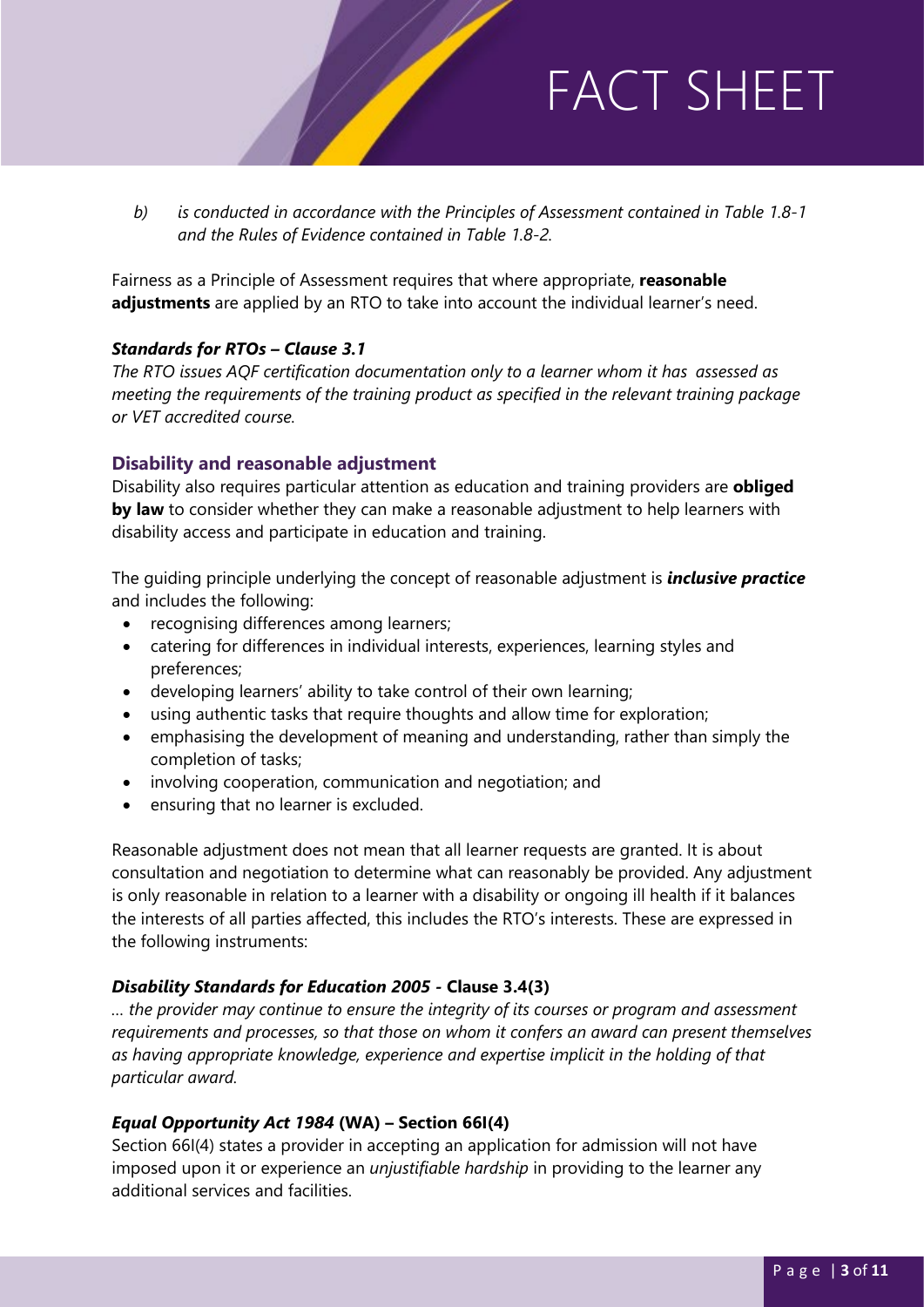#### **What reasonable adjustments are possible?**

Reasonable adjustment as it applies to participation in learning and assessment activities may include:

• customising resources or activities within a training package or accredited course;

FACTOR SHEET IS A STRONG SHEET IS A STRONG SHEET IS A STRONG SHEET IS A STRONG SHEET IS A STRONG SHEET IS AN I<br>The strong sheet is a strong sheet in the strong sheet in the strong sheet in the strong sheet in the strong s

- modifying a presentation medium;
- providing additional support;
- providing assistive or adaptive technologies;
- making additional information accessible both before enrolment and during the course; and
- monitoring these adjustments to ensure that the learner's needs continue to be met.

#### **Preparing to make reasonable adjustments**

Making reasonable adjustment does not need to be expensive or complex, but you do need to allow sufficient time for planning and preparation. This includes sharing information, making decisions collaboratively and following relevant frameworks and guidelines. Practices that facilitate making reasonable adjustments include:

- encouraging early learner disclosure of disability or ongoing ill health;
- gathering relevant supporting information (including evidence of need);
- considering each learner individually; and
- consulting with the learner and others.

It is crucial that learners are provided with all relevant information before they enrol so they can select the right course and prepare their home or work environment to enable them to best meet course demands. Providing information in a range of formats – print and electronically – allows for flexibility and optimum accessibility to learners. Relevant information includes:

- course structure, core requirements, literacy and numeracy levels required, delivery methods, assessment methods, any relevant industry or professional association requirements, relevant legislation and OH&S requirements for the industry;
- reasonable adjustment options for learners with disability or ongoing ill health, including learner's responsibilities and how to access services; and
- how the learner can disclose information about their disability or ongoing ill health.

### **Disclosure of disability or ongoing ill health**

Disclosure of disability or ongoing ill health is the learner's choice and is not a requirement for participation in a VET course or program. However, encouraging learners to share information about the impact of their disability or ongoing ill health on their learning early in their engagement with the RTO helps the RTO make timely reasonable adjustments.

An RTO cannot force any learner to engage in reasonable adjustments, but the RTO can reduce the discomfort of disclosure by providing clear information about:

- the opportunity for all learners to have the assessment process tailored to meet their needs; and
- the processes involved in working with each learner to develop a suitable assessment strategy.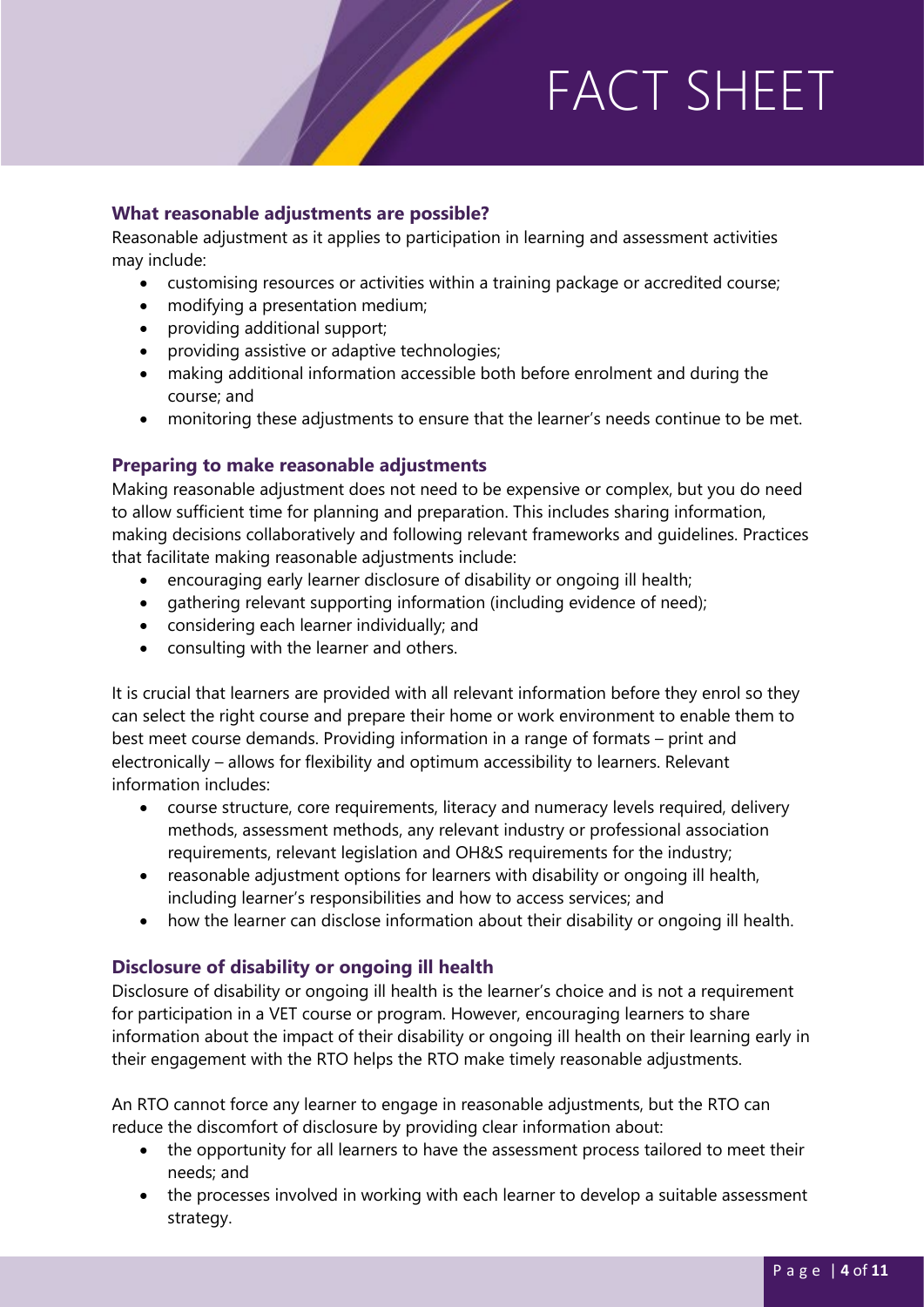The RTO must obtain the learner's written/signed consent before sharing any of their disclosed information.

### **Making decisions about reasonable adjustment**

The DSE requires RTOs to consult with the learner or their associate about:

• the nature of the disability or ongoing ill health and its effects, if any, on the learner's ability to participate in the course or program,

FACTOR SHEET IS A STRONG SHEET IS A STRONG SHEET IS A STRONG SHEET IS A STRONG SHEET IS A STRONG SHEET IS AN I<br>The strong sheet is a strong sheet in the strong sheet in the strong sheet in the strong sheet in the strong s

• any reasonable adjustment that may be made to facilitate participation and achievement.

The key word is **consultation** - the learner may already have a clear idea of what they need and this process depends on the learner providing timely information about the effects of their disability or ongoing ill health.

Once a learner has shared relevant information, any decisions about reasonable adjustments should be made collaboratively with the learner, their trainers/assessors, appropriate support people, disability practitioners and external experts as required. Planning and preparation by an RTO are integral to making good decisions on reasonable adjustment and the RTOs processes must allocate sufficient time to investigate possibilities for an individual, ensuring where possible a reasonable adjustment can be implemented.

The workplace focus of competency assessment means the RTO must be aware of what adjustments or modifications might be reasonable to expect within a workplace, and what adjustment developed for assessment might reasonably be transferred to the workplace. These considerations mean that the RTO needs to establish and maintain a close working relationship with industry in developing assessment strategies.

A feature of a sound RTO process on whether opportunity exists for reasonable adjustment, both favourable and unfavourable, includes the documenting of actions taken to determine and collation of supporting evidence to support decision.

### **Consultation**

If the learner seeks support, the following steps may be considered in consultation with the learner:

- identify the challenges, needs and barriers involved;
- suggest adjustments that could be made to meet the learner's needs;
- discuss whether these adjustments are reasonable; and
- provide written confirmation to the learner of all discussions and decisions and specify a date for final confirmation of course enrolment by the learner.

RTOs are encouraged to work with employers and learners to determine if there are possibilities for resource sharing that may enable a learner to participate and achieve in the VET sector. In larger organisations there may be a disability specialist or support team that can provide assistance through the consultation process.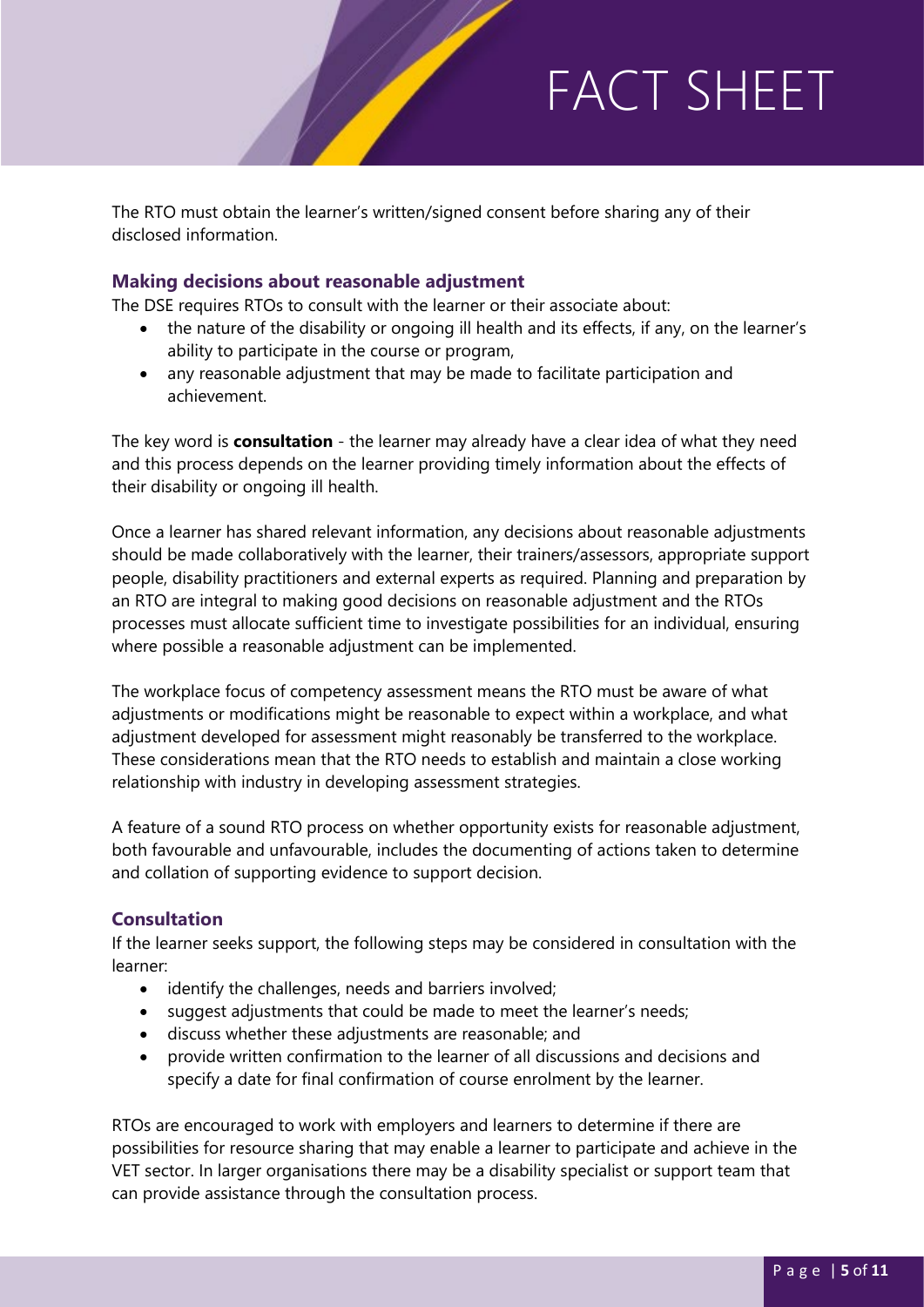#### **Implementing reasonable adjustment**

The implementation of appropriate adjustments need not be difficult. Assessing competence involves two distinct phases:

FACTOR SHEET IS A STRONG SHEET IS A STRONG SHEET IS A STRONG SHEET IS A STRONG SHEET IS A STRONG SHEET IS AN I<br>The strong sheet is a strong sheet in the strong sheet in the strong sheet in the strong sheet in the strong s

- gathering sufficient evidence; and
- making an assessment judgement.

The process of assessment must be a reflection of the mandatory requirements of the unit of competency and assessment requirements to meet the workplace standards. All learners must be judged against the same standard, this does not mean that all learners must be assessed in the same way. It is in gathering evidence that an assessor can safely make reasonable adjustments, while retaining the rigour and consistency of their judgement of competence.

#### **Assessing knowledge and skills**

Competence includes two components:

- Knowledge ('know-how'); and
- Skills ('can-do').

These components will be assessed differently, so different kinds of adjustments will be required for each.

Knowledge is usually assessed through written or oral, short-answer tests where assessors determine the extent of the learner's knowledge. You may consider the following for a learner with disability:

- ask questions orally instead of in a written format;
- employ the services of a reader, interpreter or scribe;
- provide equipment such as text enlargers, image enhancers, voice synthesisers, voice recorders, specialised software or special furniture;
- give the learner more time to complete the assessment;
- allocate a different time for completion of the assessment; and/or
- offer a separate, quiet room.

These adjustments make the process of understanding the question and responding appropriately less threatening for the learner, but they do not alter the thought processes the learner has to go through to demonstrate their knowledge.

Skills are important in VET and assessment must reflect the application of each skill in a real or simulated workplace. Skills are usually work-related, hands-on activities, where how much time is taken can also be a work-relevant requirement. When making reasonable adjustment with respect to the assessment of skills, you should consider workplace modifications that might reasonably be expected in industry and whether the learner can perform the required skill in workplace-like conditions.

To identify reasonable modifications to a workplace, consultation with industry to identify the modifications needed to provide access to assessment for learners with disability will need to be conducted. Consultation has a second benefit in that it informs and encourages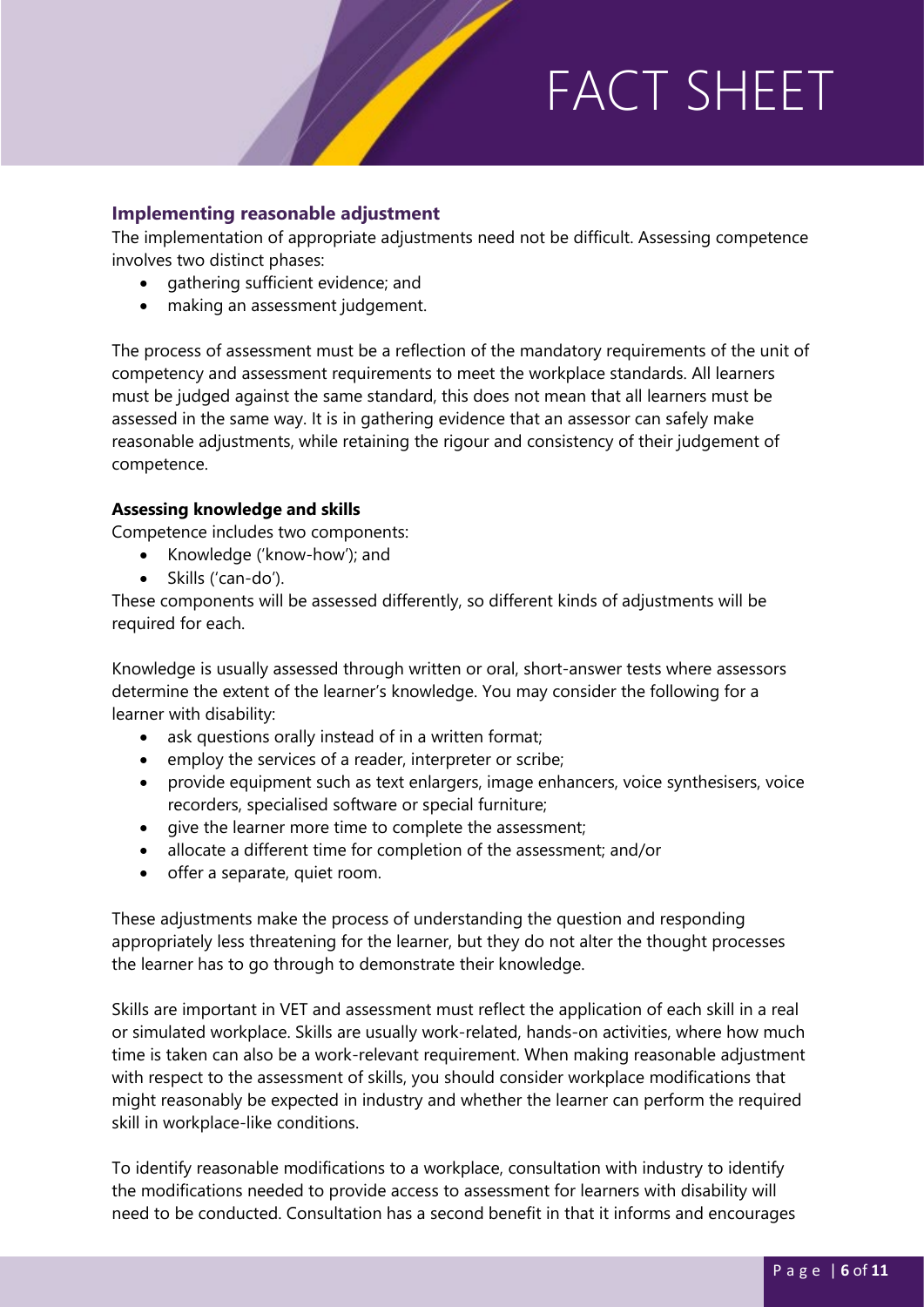industry to recognise the potential of learners with disability as prospective employees. In some cases, there may be no reasonable workplace modification that will preserve the integrity of the competency.

FACTOR SHEET IS A STRONG SHEET IS A STRONG SHEET IS A STRONG SHEET IS A STRONG SHEET IS A STRONG SHEET IS AN I<br>The strong sheet is a strong sheet in the strong sheet in the strong sheet in the strong sheet in the strong s

Learners who face this situation need to be counselled about this, so that if they decide to go ahead with the training, they fully understand their prospects for successful assessment and certification.

### **CASE STUDY 1 -** TIMBER TRADES[2](#page-6-0)

A learner with paraplegia who uses a wheelchair wanted to undertake a qualification in the timber trades area. It was immediately evident that there were some parts of the training that would present barriers due to issues of physical mobility, predominantly in the workshop environment.

It was decided that a meeting, centred on determining the learner's abilities and individual requirements in relation to the training, and involving a number of relevant key stakeholders, would be held in the workshop of the timber trades area. The workshop was the perfect place to hold the meeting in order that the learner could physically demonstrate what they<sup>[3](#page-6-1)</sup> were and were not able to undertake in the environment in which they would undertake their training, if enrolled. The key stakeholders attending the meeting included: the learner, RTO trainer/assessor, specialist disability support agency staff including an employment and training coordinator, an occupational therapist, occupational health and safety expert and a disability consultant. While this may seem like a very large group, each person had a role to play, in terms of support for the learner as well as ensuring the practical aspects of the adjustments.

The learner was given the opportunity to have a 'test run' using the various types of equipment that they would be required to use if undertaking the training. They did this in the presence of those best qualified to determine if they were able to do so in such a way that they did not present a risk to themselves or other learners participating in the training environment. Some of the equipment was not a problem to use. Other equipment presented workplace health and safety (WHS) risks that could be overcome with modifications and some equipment was just not an option due to the WHS risks.

The stakeholders continued to work together to establish what types of modifications could be achieved that would enable the learner to enrol in as many of the units in the qualification as possible. During this process it was discovered that particular modifications that may have allowed the learner to participate in a number of the units, would in fact have introduced a range of duty of care WHS issues for the other learners in the class. It was decided that the duty of care to other learners in the training environment outweighed the proposed modifications, therefore making the proposed modifications an unreasonable adjustment.

<span id="page-6-0"></span> <sup>2</sup> Sourced from *Reasonable adjustment : a practical guide to reasonable adjustment in assessment of candidate with disability in VET*, DTWD, 2008

<span id="page-6-1"></span><sup>&</sup>lt;sup>3</sup> They/them/their pronouns used throughout the case study rather than he/she or him/her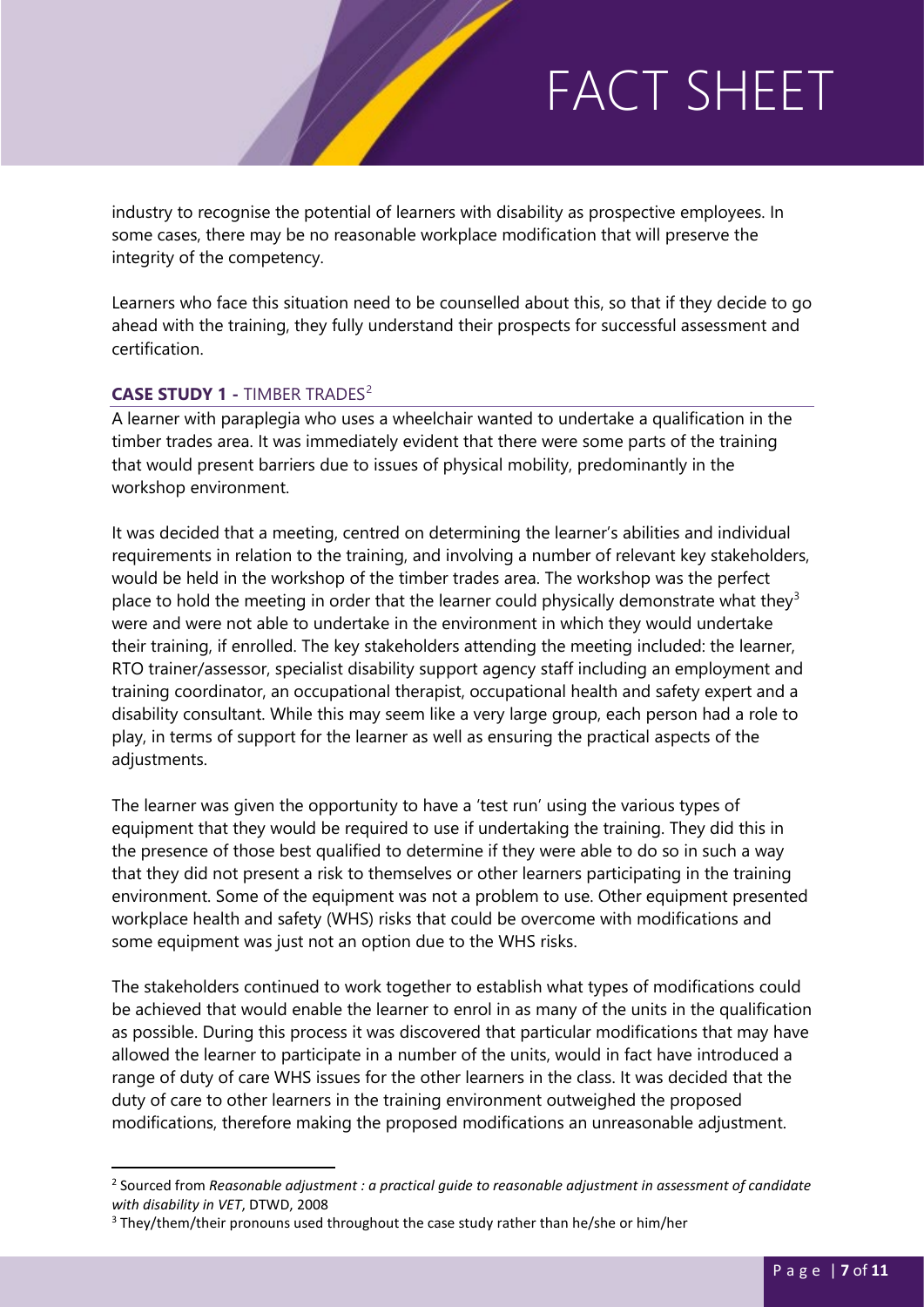FACTOR SHEET IS A STRONG SHEET IS A STRONG SHEET IS A STRONG SHEET IS A STRONG SHEET IS A STRONG SHEET IS AN I<br>The strong sheet is a strong sheet in the strong sheet in the strong sheet in the strong sheet in the strong s After some collaboration and with input from the learner and relevant stakeholders, it was decided the learner would enrol in the units in which they could safely participate. Modifications would be made (that did not entail a duty of care issue for other learners), e.g. a bench lowered so that the learner could safely use hand tools at the bench.

It was then decided that, because the learner was unable to undertake some of the units associated with the qualification, the course would be modified for this learner to include several specialised units which the learner was able to safely undertake, in place of those in which the learner could not safely participate. For instance, units associated with developing specialised hand tool skills were introduced. These enabled the learner to undertake assessable tasks such as detailed carving that would in turn, if they were judged competent, allow them to apply for specific types of employment. Thus, the course was modified for this learner to include a unique set of units that would reflect on the Statement of Attainment, a skills set that would deem the learner employable within a specific sub set of a trade such as cabinet making.

The process was complex and involved many stakeholders but this was necessary to ensure that the learner had the best possible opportunity to undertake the training for which they had a passion, without imposing risk to themselves or others in the training environment. The learner, on completing the program, will not achieve a 'full' qualification in the traditional sense, but due to the way in which Statements of Attainment are presented it will be reflected that the learner has achieved a wide range of competencies, including some which are specialised, in a trade area of their choice. This will contribute to the learner becoming highly employable to a suitable employer.

### **CASE STUDY 2**

A learner has enrolled in the Certificate II in Plumbing pre-vocational course which runs Monday to Wednesday 8.00am to 3.45pm with Thursday and Friday dedicated to mandatory work placement. The learner has a hearing impairment that they've had since birth. They wear hearing aids in both ears but struggles with a large amount of verbal information and instructions given at one time. They can lip read very well, but the hearing impairment has affected their confidence and interpersonal skills.

#### **Impact on the learner**

- social withdrawal and isolation;
- difficulties interacting with others; and
- lack of concentration

#### **Implications for learning for the learner**

- fear of interacting with others;
- avoidance of group tasks;
- exclusion by other learners because of 'different behaviour';
- learner may appear withdrawn and disinterested;
- leaner may appear unconnected to practical and group activities;
- difficulty concentrating in a noisy environment;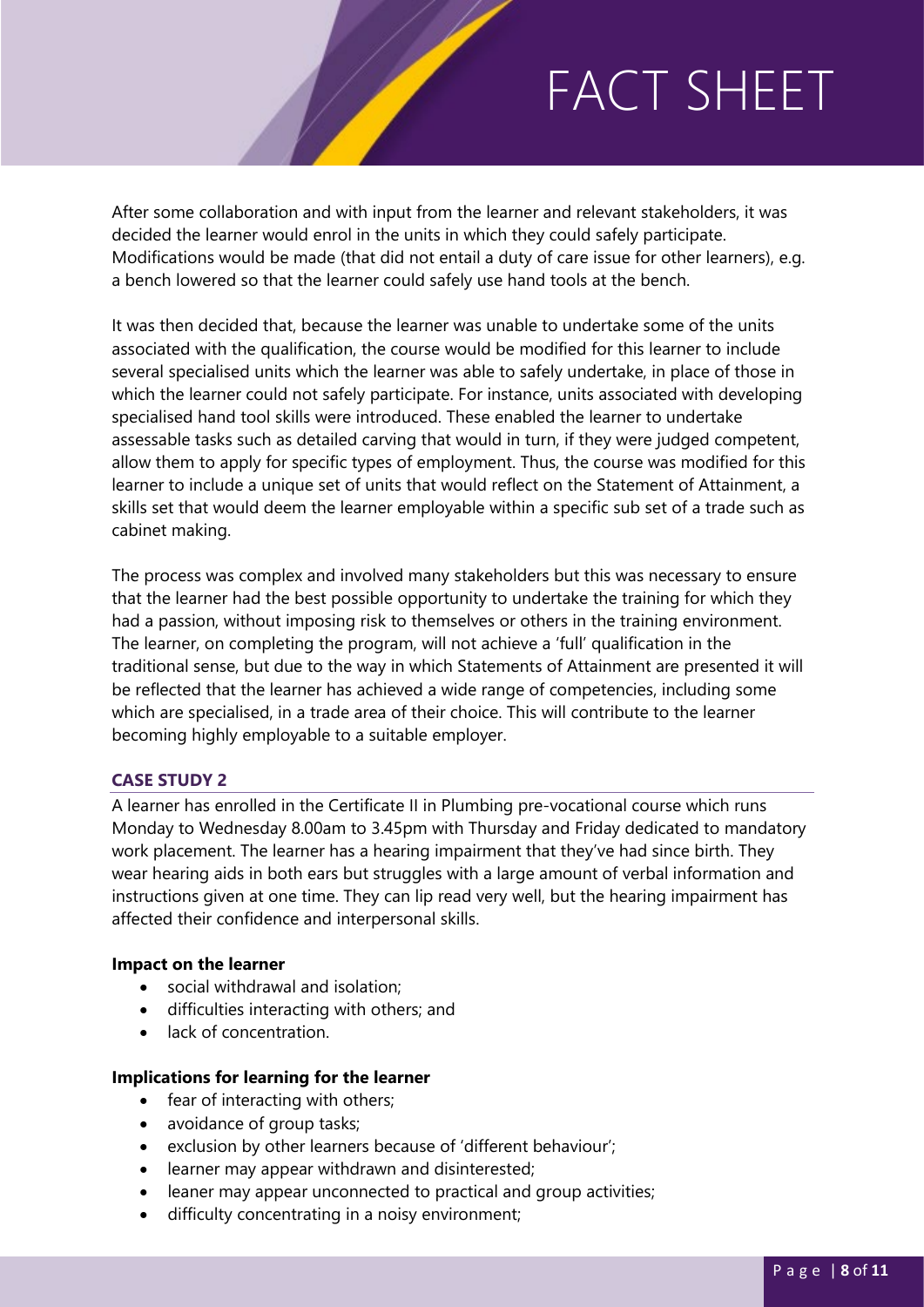- struggles to understand verbal instructions if teacher's face not visible; and
- struggles to interpret teacher's instructions in a workshop environment.

The disability support team have created an Individual Support Plan to accommodate the learner's hearing and support social interactions, including:

• provision of an Auslan interpreter, initially 3 days per week and to be reviewed as the learner progresses through the course;

FACTOR SHEET IS A STRONG SHEET IS A STRONG SHEET IS A STRONG SHEET IS A STRONG SHEET IS A STRONG SHEET IS AN I<br>The strong sheet is a strong sheet in the strong sheet in the strong sheet in the strong sheet in the strong s

- notes for the Auslan interpreter to familiarise them with industry terminology;
- extra time with lecturers to clarify concepts;
- scripts from videos;
- handouts containing visual information and written instructions;
- workshop tasks that include small group work and group discussion;
- careful selection of the employer for work placement; and
- support provided to the employer for the first 3 weeks of work placements.

#### **Costs associated with reasonable adjustments**

JobAccess can provide employers with funding for workplace modifications through the Employment Assistance fund and Workplace Modifications Scheme; however, it is not available to trainees or training providers. The conditions for funding can be found at www.jobaccess.gov.au. The costs associated with modifications will also determine whether an adjustment is reasonable or not and whether compliance would impose an unjustifiable hardship on the provider.

In the unlikely event that a learner does not accept the RTO's judgement that an adjustment is unreasonable, the [Equal Opportunity Commission](https://www.wa.gov.au/organisation/equal-opportunity-commission) or the [Australian Human Rights](https://humanrights.gov.au/)  [Commission](https://humanrights.gov.au/) can be contacted for advice.

#### **Record keeping requirements**

All RTOs have obligations to keep records for a variety of purposes. Where personal information is collected from a learner, RTOs must make learners aware of the purposes for which their information may be collected, used or disclosed. Records for learners with disability or ongoing ill health should include:

- the grounds for eligibility for reasonable adjustment decision;
- evidence used to determine eligibility and reasonable adjustments that are to be implemented;
- consultation undertaken with the learner or an associate of the learner or any other relevant stakeholder;
- the reasonable adjustment(s) available to the learner;
- the subjects and assessment task(s) for which adjustments are provided;
- the grounds for the denial of reasonable adjustment; and
- any advice provided to the learner through the decision making process.

Additionally, it is recommended that the RTO keep samples of assessment tasks that have been adjusted to include in the validation and review processes within the RTO.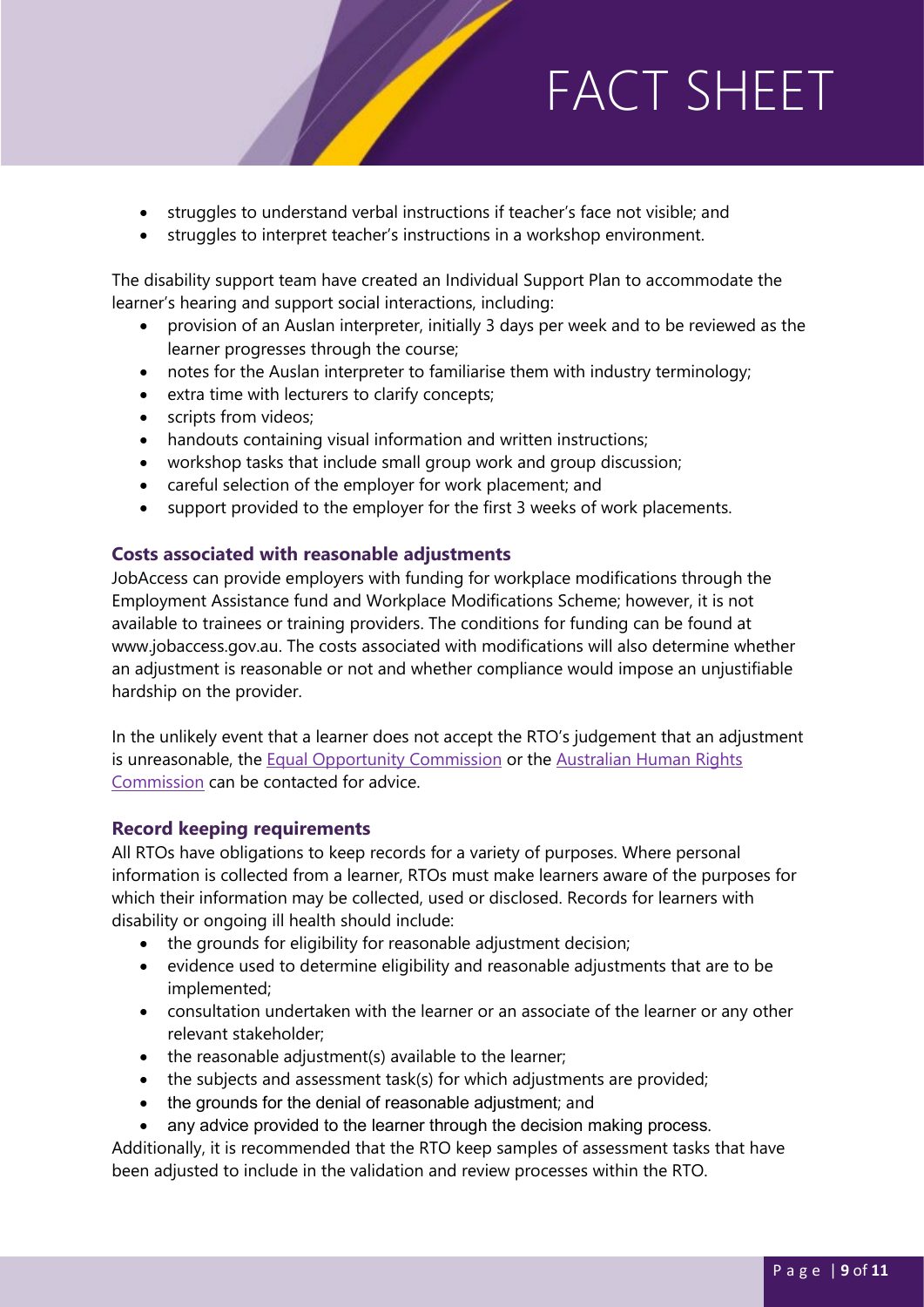### **Useful resources to support reasonable adjustment and inclusive practice**

**[Department of Training and Workforce De](https://www.dtwd.wa.gov.au/)velopment** - *[Reasonable Adjustment: A guide](https://ontargetworkskills.files.wordpress.com/2018/01/2013-wa-reasonable-adjustment.pdf)  [to Working with students with disability.](https://ontargetworkskills.files.wordpress.com/2018/01/2013-wa-reasonable-adjustment.pdf)* (2nd edition, 2013).

FACTOR SHEET IS A STRONG SHEET IS A STRONG SHEET IS A STRONG SHEET IS A STRONG SHEET IS A STRONG SHEET IS AN I<br>The strong sheet is a strong sheet in the strong sheet in the strong sheet in the strong sheet in the strong s

**Department of Employment, Small Business and Training (Qld)** [\(DESBT\)](https://desbt.qld.gov.au/) - *[Reasonable](https://desbt.qld.gov.au/__data/assets/pdf_file/0028/8299/reasonable-adjustment-for-web.pdf)  [adjustment in teaching, learning and assessment for learners with disability: A guide for VET](https://desbt.qld.gov.au/__data/assets/pdf_file/0028/8299/reasonable-adjustment-for-web.pdf)  [practitioners.](https://desbt.qld.gov.au/__data/assets/pdf_file/0028/8299/reasonable-adjustment-for-web.pdf)* (July 2018)

**[Australian Disability Clearinghouse on Education and Training](https://www.adcet.edu.au/)** (ADCET) - provides information and practical guidelines to support disability practitioners, teachers and students.

**[Disability Awareness](https://disabilityawareness.com.au/courses/program-1-vet-staff-supporting-students-with-disability/)** – A website that provides free training for VET staff supporting learners with disability, developed as part of a Commonwealth Government initiative.

**[JOBACCESS](https://www.jobaccess.gov.au/)** – A website for Commonwealth Government Disability advice.

**National Centre for Vocational Education Research** [\(NCVER\)](https://www.ncver.edu.au/) *[Supporting tertiary students](https://www.ncver.edu.au/research-and-statistics/publications/all-publications/supporting-tertiary-students-with-a-disability-or-mental-illness-good-practice-guide)  [with a disability or mental illness: good practice guide](https://www.ncver.edu.au/research-and-statistics/publications/all-publications/supporting-tertiary-students-with-a-disability-or-mental-illness-good-practice-guide)* (November 2015)